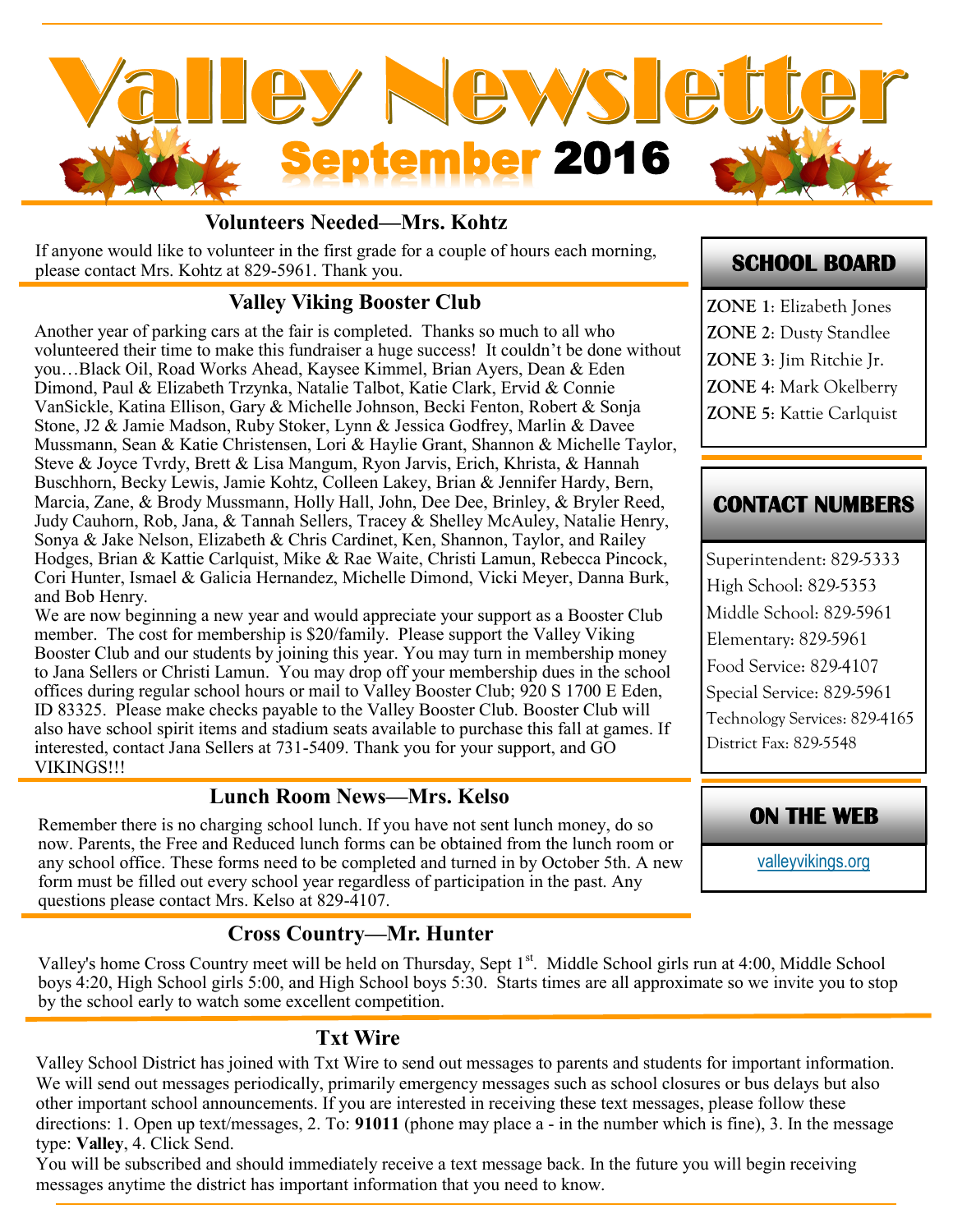# **Show Me The Money—Mrs. Elorrieta**

Recent studies show that the livable wage in Idaho is currently \$46,000 annually. As students look to the future and face a changing economy, they must ask "How will I make a livable wage to provide for my needs and to care for my future family"? During the upcoming school year, Valley will offer a series of parent-student "Show Me the Money" FAQ nights to address the following topics: Career Readiness Skills, Paying for College, Applying for Scholarships, Career and Technical Education options, completing FAFSA, Fast Forward money, Dual Credit vs. Technical Competency Credit, Entering the Workforce, and more! Students should begin preparing for college as underclassmen so all parents with students in grades 9 -12 are invited to attend. We will meet the second Monday of every month September 12-May 8 (except February) from 6:00-7:00 p.m. in Mrs. Elorrieta's room #126. Also on these nights from 7:00 – 8:00 pm, parents and students will be able to work together using school computers to research college options or to receive individualized help in completing college applications, scholarship applications, FAFSA, resumes, or job applications. Different topics will be addressed each month so come once or every month. If you have questions, please contact Mrs. Toni Elorrieta or Ms. Risa Moffitt at the school 829-5353 or email [elorrieta@valley262.org](mailto:elorrieta@valley262.org) or [moffitt@valley262.org.](mailto:moffitt@valley262.org) Please make a note that in lieu of the meeting in February, you are encouraged to attend Parent-Teacher conferences on Monday, February 6 to meet with your student's teachers.

## **Fall Drivers Ed Class—Mrs. Lamun**

The fall drivers ed class will begin at 6:30 a.m. on Tuesday, September 6. Class will be held from 6:30-7:30 each Tues.-Friday. Monday classes will be held from 8-11 a.m. A parent must attend the first 20 min. of class on the first day. Class will run approximately through October 28. Drives will be scheduled in addition to the class hours. The cost is \$200. You may pay in full or on a payment plan in the high school office. You must pay some to reserve your space in the class and must be paid in full by the end of class. First signed and paid will have the first priority. If we do not get at least 12 we will cancel the class. Your money will be refunded if the class is canceled. You must be 14 ½ before Friday, September 2 to be eligible to take the fall class and to purchase a permit. (People with questions about this may contact me.)

Students MUST have purchased their permit BEFORE class on the 6th. You must purchase the permit at the Jerome County Sheriff Office. The cost is \$21.50. Please get a copy of the Idaho Driver's Manual when you get your permit. If you do not have your permit by the first day of class you may not be in the class. Sign up in the high school office and get the necessary information and paperwork before going to get your permit. Information is also located on the district website.

If you have any questions please see or call Mrs. Lamun (208) 431-7973.

# **Football—Mr. Jarvis**

A big THANK YOU to everyone who purchased gold cards in support of the football program. The coaches and players appreciate all of the support this community gives. We hope you will also come cheer us on in our pursuit of wins this season.

# **Dig Pink Night Senior Project—Tannah Sellers**

I would like to invite everyone to the Valley High School volleyball game on October 4th. On this night I will be hosting a "Dig Pink Night" in honor of Breast Cancer Awareness Month. The Vikings will be hosting the Raft River Trojans in a conference game wearing their proud pink colors. This night will be a pink out night for everyone. Please wear your pink to join the cause.



One in eight women will be diagnosed with breast cancer in their lifetime. I have dedicated my senior project to helping women in need. I will be collecting money that will be donated to an organization located in the Magic Valley, "The 900 Women Breast Care Fund." This is an organization that provides mammograms for women who are unable to afford them. I will be collecting donations or pledges during the JV volleyball game. If you choose, you may donate any amount to this cause or pledge me an amount of money for each dig or pass I complete successfully during the game. A coach will keep track of my successful digs/passes. At the completion of the game my digs/passes will be posted in the commons. After the game I will be in the commons to collect any pledges made. If you are unable to attend this event and are interested in donating to the cause you may contact me at **(208) 731-7204, tannah.sellers@gmail.com, or 920 S 1700 E, Eden.** Checks must be made out to "900 Women Breast Care Fund." I will also be collecting donations at the last home football game against Oakley on October 21st.